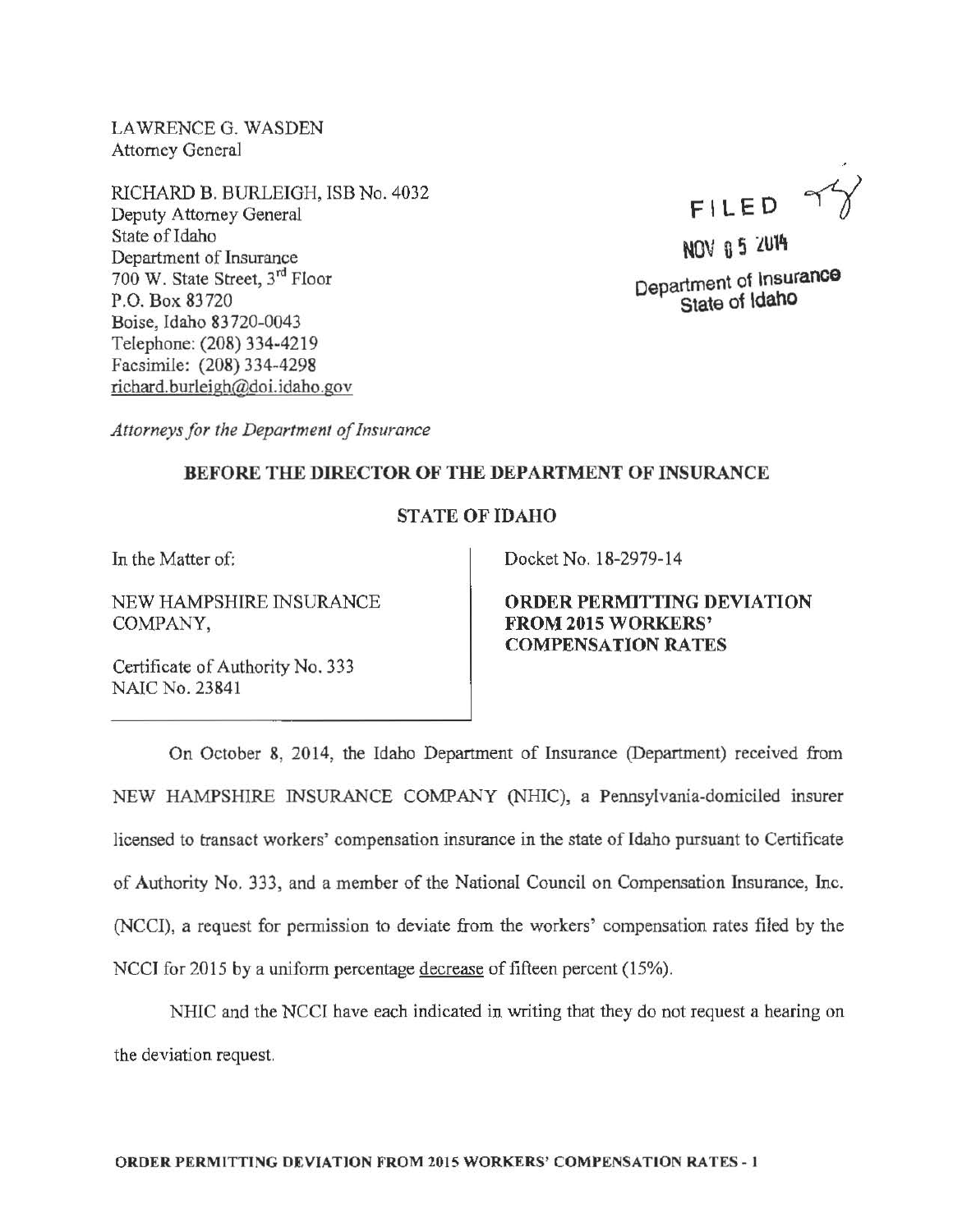The Department's Director (Director), having reviewed and being fully apprised of NHIC's request to deviate from the Idaho workers' compensation premium rates filed by the NCCI for 2015, and the requirements of Idaho Code § 41-1614, has determined that the requested rate deviation is justified.

NOW, THEREFORE, IT IS HEREBY ORDERED, pursuant to Idaho Code§ 41-1614, that NHIC's request to deviate by a uniform percentage decrease of fifteen percent (15%) from the workers' compensation rates filed by the NCCI for 2015, exclusive of terrorism rates, is GRANTED. This deviation from the Idaho workers' compensation premium rates filed by the NCCI for 2015 shall take effect on January 1, 2015, and shall remain in effect for one year from that date unless terminated sooner with the approval of the Director .

DATED this 5<sup>7H</sup> day of November, 2014.

STATE OF IDAHO DEPARTMENT OF INSURANCE

llean feal Director

ORDER PERMITTING DEVIATION FROM 2015 WORKERS' COMPENSATION RATES ~ 2